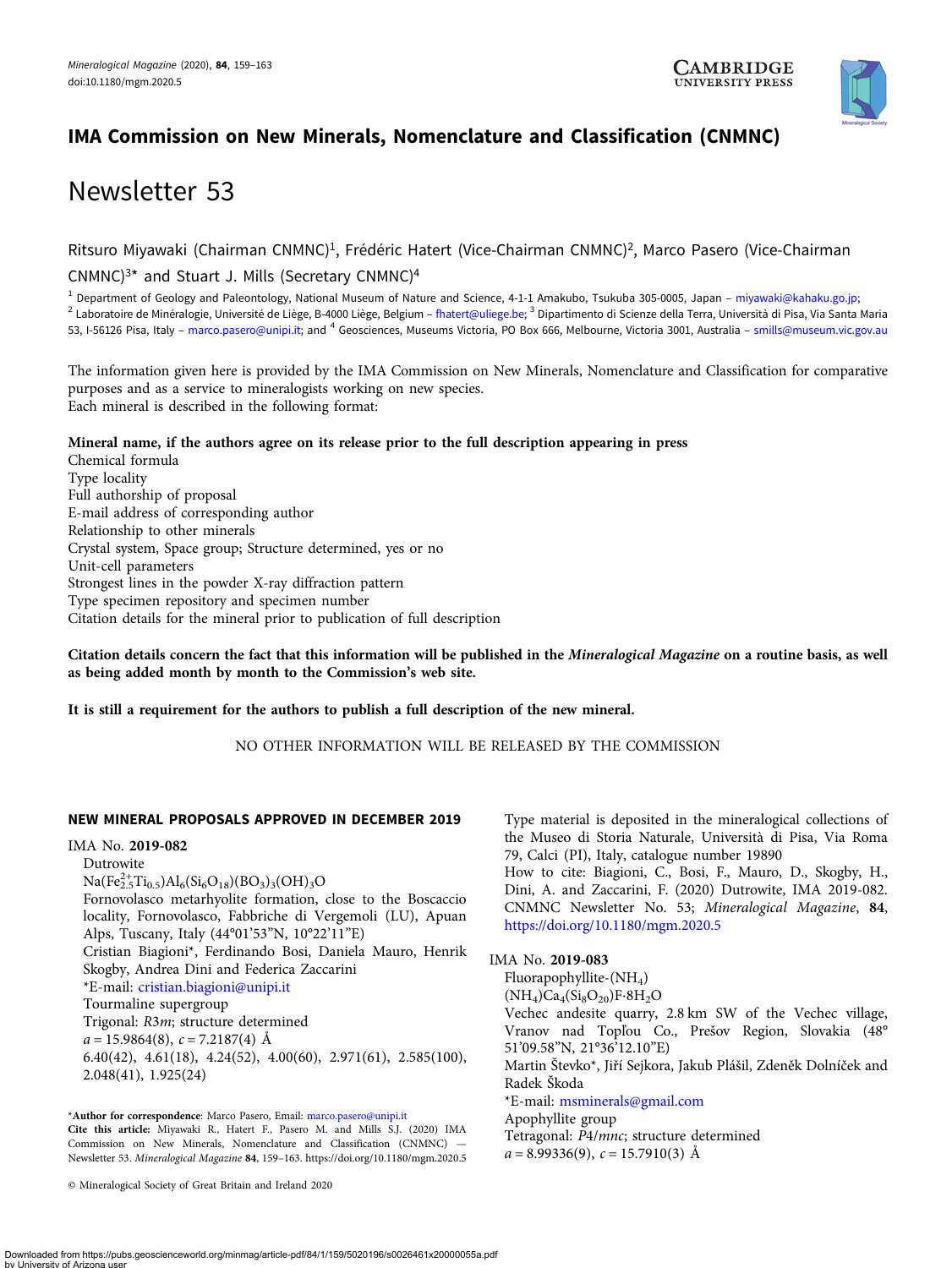7.897(31), 7.812(13), 4.547(14), 3.946(100), 2.985(39), 2.484(11), 2.010(10), 1.579(12)

Type material is deposited in the collections of the Department of Mineralogy and Petrology, National Museum in Prague, Cirkusová 1740, 19300 Praha 9, Czech Republic, catalogue number P1P 44/2019

How to cite: Števko, M., Sejkora, J., Plášil, J., Dolníček, Z. and Škoda, R. (2020) Fluorapophyllite-(NH<sub>4</sub>), IMA 2019-083. CNMNC Newsletter No. 53; Mineralogical Magazine, <sup>84</sup>, <https://doi.org/10.1180/mgm.2020.5>

#### IMA No. 2019-085

#### Liraite

 $NaCa<sub>2</sub>Mn<sub>2</sub><sup>2+</sup>[Fe<sup>3+</sup>Fe<sup>2+</sup>]Mn<sub>2</sub><sup>2+</sup>(PO<sub>4</sub>)<sub>6</sub>(H<sub>2</sub>O)<sub>2</sub>$ 

Ceferino Namuncurá pegmatite, Pocho Department, Córdoba Province, Argentina (31°37'45", 65°15'03"W)

Marco E. Biglia\*, Mark A. Cooper, Edward S. Grew, Jorge A. Sfragulla, María F. Márquez-Zavalía, Alina B. Guereschi, Martin G. Yates and Miguel A. Galliski

\*E-mail: [marcobiglia2002@gmail.com](mailto:marcobiglia2002@gmail.com)

Wicksite group

Orthorhombic: Pcab; structure determined

 $a = 12.608(6), b = 12.918(6), c = 11.737(4)$  Å

3.170(22), 2.927(49), 2.856(65), 2.821(25), 2.769(26), 2.745 (100), 2.706(30), 2.097(29)

Type material is deposited in the collections of the Mineralogy and Geology "Dr. A. Stelzner" Museum, Av. Vélez Sársfield 249, X5000JJC Córdoba, Argentina, catalogue n. MS003457

How to cite: Biglia, M.E., Cooper, M.A., Grew, E.S., Sfragulla, J.A., Márquez-Zavalía, M.F., Guereschi, A.B., Yates, M.G. and Galliski, M.A. (2020) Liraite, IMA 2019-085. CNMNC Newsletter No. 53; Mineralogical Magazine, <sup>84</sup>, [https://doi.](https://doi.org/10.1180/mgm.2020.5) [org/10.1180/mgm.2020.5](https://doi.org/10.1180/mgm.2020.5)

## IMA No. 2019-086

Arrheniusite-(Ce)

 $CaMg[(Ce<sub>7</sub>Y<sub>3</sub>)Ca<sub>5</sub>](SiO<sub>4</sub>)<sub>4</sub>(Si<sub>2</sub>B<sub>3</sub>AsO<sub>18</sub>)(BO<sub>3</sub>)F<sub>11</sub>$ 

Östanmossa mine, Norberg Municipality, Västmanland County, Sweden (60°05'N, 15°56'E, 130 m asl)

Dan Holtstam\*, Luca Bindi, Hans-Jürgen Förster, Paola Bonazzi and Ulf B. Andersson

\*E-mail: [dan.holtstam@nrm.se](mailto:dan.holtstam@nrm.se)

The Mg-As analogue of hundholmenite-(Y)

Trigonal: R3m; structure determined

 $a = 10.8082(3), c = 27.5196(9)$  Å

7.739(24), 4.431(43), 3.146(51), 3.010(100), 2.976(70), 2.954(32), 2.702(46), 1. 848(24)

Type material is deposited in the mineralogical collections of the Department of Geosciences, Swedish Museum of Natural History, Box 50007, SE-10405 Stockholm, Sweden, collection number GEO-NRM #19540155

How to cite: Holtstam, D., Bindi, L., Förster, H.-J., Bonazzi, P. and Andersson, U.B. (2020) Arrheniusite-(Ce), IMA 2019-086. CNMNC Newsletter No. 53; Mineralogical Magazine, <sup>84</sup>, <https://doi.org/10.1180/mgm.2020.5>

## IMA No. 2019-087

Seaborgite

 $LiK<sub>2</sub>Na<sub>6</sub>(UO<sub>2</sub>)(SO<sub>4</sub>)<sub>5</sub>(SO<sub>3</sub>OH)(H<sub>2</sub>O)$ 

Blue Lizard mine, Red Canyon, White Canyon District, San Juan Co., Utah, USA (37°33'26"N, 110°17'44"W)

Anthony R. Kampf\*, Travis A. Olds, Jakub Plášil, Joe Marty, Samuel N. Perry, Loretta Corcoran and Peter C. Burns \*E-mail: [akampf@nhm.org](mailto:akampf@nhm.org)

New structure type

Triclinic:  $P\overline{1}$ ; structure determined

 $a = 5.4511(4)$ ,  $b = 14.487(1)$ ,  $c = 15.873(1)$  Å,  $\alpha = 76.295(5)$ ,

 $β = 81.439(6), γ = 85.511(6)<sup>°</sup>$ 

14.67(97), 5.320(100), 5.093(67), 4.733(75), 3.489(65), 3.331(61), 3.078(61), 2.954(98)

Type material is deposited in the mineralogical collections of the Natural History Museum of Los Angeles County, 900 Exposition Boulevard, Los Angeles, CA 90007, USA, catalogue number 74163

How to cite: Kampf, A.R., Olds, T.A., Plášil, J., Marty, J., Perry, S.N., Corcoran, L. and Burns, P.C. (2020) Seaborgite, IMA 2019-087. CNMNC Newsletter No. 53; Mineralogical Magazine, <sup>84</sup>, <https://doi.org/10.1180/mgm.2020.5>

#### IMA No. 2019-088

Adanite

 $Pb_2(Te^{4+}O_3)(SO_4)$ 

North Star mine, Mammoth, Tintic district, Juab Co., Utah, USA (39°55'14"N, 112°06'24"W – holotype); Tombstone, Cochise Co., Arizona, USA (cotype)

Anthony R. Kampf\*, Robert M. Housley, George R. Rossman, Hexiong Yang and Robert T. Downs

\*E-mail: [akampf@nhm.org](mailto:akampf@nhm.org)

Known synthetic analogue

Monoclinic:  $P2<sub>1</sub>/n$ ; structure determined

 $a = 7.3830(3), b = 10.7545(5), c = 9.3517(7)$  Å,  $\beta = 111.500(8)^\circ$ 

6.744(47), 3.454(80), 3.301(100), 3.114(42), 3.048(73), 2.803(41), 2.745(44), 1.752(45)

Type material is deposited in the mineralogical collections of the Natural History Museum of Los Angeles County, 900 Exposition Boulevard, Los Angeles, CA 90007, USA, catalogue number 67505 (holotype), and the RRUFF Project, University of Arizona, USA, deposition number R190033 (cotype)

How to cite: Kampf, A.R., Housley, R.M., Rossman, G.R., Yang, H. and Downs, R.T. (2020) Adanite, IMA 2019-088. CNMNC Newsletter No. 53; Mineralogical Magazine, <sup>84</sup>, [https://doi.org/](https://doi.org/10.1180/mgm.2020.5) [10.1180/mgm.2020.5](https://doi.org/10.1180/mgm.2020.5)

#### IMA No. 2019-089

Celleriite

 $\Box(Mn_2^{2+}Al)Al_6(Si_6O_{18})(BO_3)_3(OH)_3(OH)$ 

Rosina pegmatite, San Piero in Campo, Campo nell'Elba (LI), Elba Island, Tuscany, Italy

Ferdinando Bosi\*, Federico Pezzotta, Alessandra Altieri, Giovanni B. Andreozzi, Paolo Ballirano and Gioacchino Tempesta

\*E-mail: [ferdinando.bosi@uniroma1.it](mailto:ferdinando.bosi@uniroma1.it)

Tourmaline supergroup

Trigonal: R3m; structure determined

 $a = 15.9518(4)$ ,  $c = 7.1579(2)$  Å

6.345(45), 4.210(60), 3.983(88), 3.453(55), 2.942(55), 2.573(100), 2.036(38), 1.913(26)

Type material is deposited in the mineralogical collections of the Museo Universitario di Scienze della Terra, Sapienza Università di Roma, P.le Aldo Moro, 5, 00185 Roma, Italy, catalogue number 33287/403 (holotype), and the Museo Civico di Storia Naturale, Corso Venezia 55, 20121 Milano, Italy, catalogue number M38847 (cotype)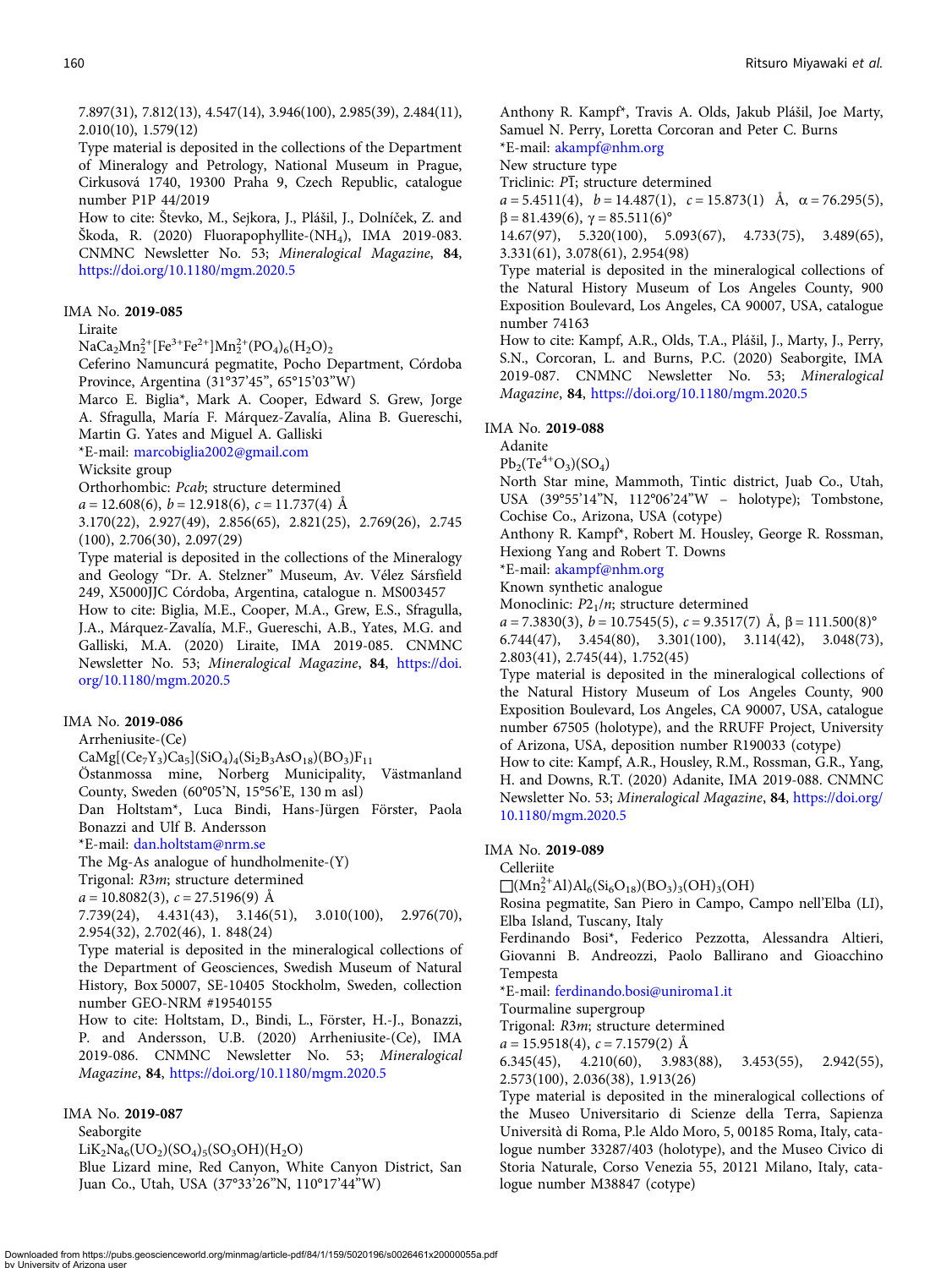How to cite: Bosi, F., Pezzotta, F., Altieri, A., Andreozzi, G.B., Ballirano, P. and Tempesta, G. (2020) Celleriite, IMA 2019-089. CNMNC Newsletter No. 53; Mineralogical Magazine, <sup>84</sup>, <https://doi.org/10.1180/mgm.2020.5>

## IMA No. 2019-090

Grammatikopoulosite

NiVP

Agios Stefanos mine, ca. 10 km S of the Domokos village, Othrys ophiolite, Greece (39°04'59"N, 22°25'59"E)

Luca Bindi\*, Federica Zaccarini, Elena Ifandi, Basilios Tsikouras, Chris J. Stanley, Giorgio Garuti and Daniela Mauro \*E-mail: [luca.bindi@unifi.it](mailto:luca.bindi@unifi.it)

Structurally related to florenskyite

Orthorhombic: Pnma; structure determined

 $a = 5.8893(8), b = 3.5723(4), c = 6.8146(9)$  Å

2.950(20), 2.785(25), 2.273(60), 2.157(100), 2.118(25), 1.915(15), 1.824(15), 1.784(20)

Type material is deposited in the mineralogical collections of the Museo di Storia Naturale, Università di Pisa, Via Roma 79, Calci (PI), Italy, catalogue number 19911

How to cite: Bindi, L., Zaccarini, F., Ifandi, E., Tsikouras, B., Stanley, C.J., Garuti, G. and Mauro, D. (2020) Grammatikopoulosite, IMA 2019-090. CNMNC Newsletter No. 53; Mineralogical Magazine, <sup>84</sup>, [https://doi.org/10.1180/](https://doi.org/10.1180/mgm.2020.5) [mgm.2020.5](https://doi.org/10.1180/mgm.2020.5)

### IMA No. 2019-091

Ellinaite

 $CaCr<sub>2</sub>O<sub>4</sub>$ 

In paralavas in the Halamish and Zohar wadi, southern part of the Hatrurim Basin, Israel (31°09'47"N, 35°17'57"E – holotype); as mineral phase of an inclusion within diamond, collected from gravels of the Sorriso Creek, a tributary of Rio Aripuanã, Mato Grosso State, Brazil (11°20'S, 59°11'W – cotype).

Victor V. Sharygin\*, Sergey N. Britvin, Felix V. Kaminsky, Richard Wirth, Elena N. Nigmatulina, Grigory A. Yakovlev, Konstantin A. Novoselov and Mikhail N. Murashko

\*E-mail: [sharygin@igm.nsc.ru](mailto:sharygin@igm.nsc.ru)

The Cr analogue of harmunite

Orthorhombic: Pnma; structure determined

 $a = 8.868(9)$ ,  $b = 2.885(3)$ ,  $c = 10.355(11)$  Å

4.434(23), 2.589(54), 2.567(100), 2.424(69), 2.418(62), 2.148(34), 1.767(35), 1.758(22)

Type material is deposited in the collections of the Fersman Mineralogical Museum, Russian Academy of Sciences, Leninskiy Prospekt 18-2, Moscow 119071, Russia, registration number 5439/1 (holotype), the Central Siberian Geological Museum, V.S.Sobolev Institute of Geology and Mineralogy, Siberian Branch of the RAS, prospekt Akademika Koptyuga 3, Novosibirsk 630090, Russia, catalogue number VII-102/1 (holotype), and the Vernadsky Institute of Geochemistry and Analytical Chemistry, Kosygin St. 19, Moscow 119334, Russia, F.V. Kaminsky collection, catalogue number 8/108 (cotype)

How to cite: Sharygin, V.V., Britvin, S.N., Kaminsky, F.V., Wirth, R., Nigmatulina, E.N., Yakovlev, G.A., Novoselov, K.A. and Murashko, M.N. (2020) Ellinaite, IMA 2019-091. CNMNC Newsletter No. 53; Mineralogical Magazine, <sup>84</sup>, <https://doi.org/10.1180/mgm.2020.5>

IMA No. 2019-029a

Michitoshiite-(Cu)

Rh(Cu1-xGex) 0< x <sup>≤</sup> 0.5 Haraigawa, Misato machi, Kumamoto Prefecture, Kyushu, Japan

Takahiro Tanaka\*, Tadashi Shinmachi, Kota Kataoka and Daisuke Nishio-Hamane

\*E-mail: [penta@kuh.biglobe.ne.jp](mailto:penta@kuh.biglobe.ne.jp)

CsCl-type structure

Cubic:  $Pm\overline{3}m$ <br> $a = 2.977(1)$  Å

a = 2.977(1) Å 2.103(100), 1.717(3), 1.487(15), 1.332(6), 1.216(70)

Type material is deposited in the mineralogical collections of the National Museum of Nature and Science, Tsukuba, Japan, specimen number NSM-46298 (holotype) and NSM-16299 (cotype)

How to cite: Tanaka, T., Shinmachi, T., Kataoka, K. and Michitoshiite-(Cu), IMA 2019-029a. CNMNC Newsletter No. 53; Mineralogical Magazine, <sup>84</sup>, <https://doi.org/10.1180/mgm.2020.5>

## NEW MINERAL PROPOSALS APPROVED IN JANUARY 2020

## IMA No. 2019-093

Hagstromite

 $Pb_8Cu^{2+}(Te^{6+}O_6)_2(CO_3)Cl_4$ 

SW Cut (35°16'20"N, 116°06'04"W – holotype) and Bird Nest drift (35°16'36"N, 116°06'01"W – cotype), Otto Mountain, 2.5 km WNW of Baker, San Bernardino Co., California, USA Anthony R. Kampf\*, Robert M. Housley, Stuart J. Mills, George

R. Rossman and Joe Marty

\*E-mail: [akampf@nhm.org](mailto:akampf@nhm.org)

New structure type

Orthorhombic: Ibam; structure determined

 $a = 23.688(17), b = 9.026(8), c = 10.461(8)$  Å

3.927(80), 3.423(26), 3.286(44), 2.967(100), 2.601(70), 2.230(23), 1.964(66), 1.846(19)

Type material is deposited in the mineralogical collections of the Natural History Museum of Los Angeles County, 900 Exposition Boulevard, Los Angeles, CA 90007, USA, catalogue numbers 73596 (holotype) and 73597 (cotype)

How to cite: Kampf, A.R., Housley, R.M., Mills, S.J., Rossman, G.R. and Marty, J. (2020) Hagstromite, IMA 2019-093. CNMNC Newsletter No. 53; Mineralogical Magazine, <sup>84</sup>, <https://doi.org/10.1180/mgm.2020.5>

## IMA No. 2019-095

Waipouaite

 $Ca_3V_5^{4+}O_9[Si_2O_5(OH)_2][Si_3O_7(OH)_2]\cdot 11H_2O$ 

Aranga Quarry, Aranga, Kaipara District, Northland Region,

New Zealand (35°44'06"S, 173°34'47"E)

Peter Elliott\* and Anthony R. Kampf

\*E-mail: [peter.elliott@adelaide.edu.au](mailto:peter.elliott@adelaide.edu.au)

New structure type

Monoclinic:  $P2<sub>1</sub>/c$ ; structure determined

 $a = 12.843(3), b = 23.589(5), c = 11.560(2)$  Å,  $\beta = 115.54(3)$ °

11.78(100), 9.54(16), 7.85(19), 6.29(32), 5.92(31), 5.22(21), 3.140(18), 2.850(17)

Type material is deposited in the mineralogical collections of the South Australian Museum, North Terrace, Adelaide, South Australia 5000, Australia, registration number G34802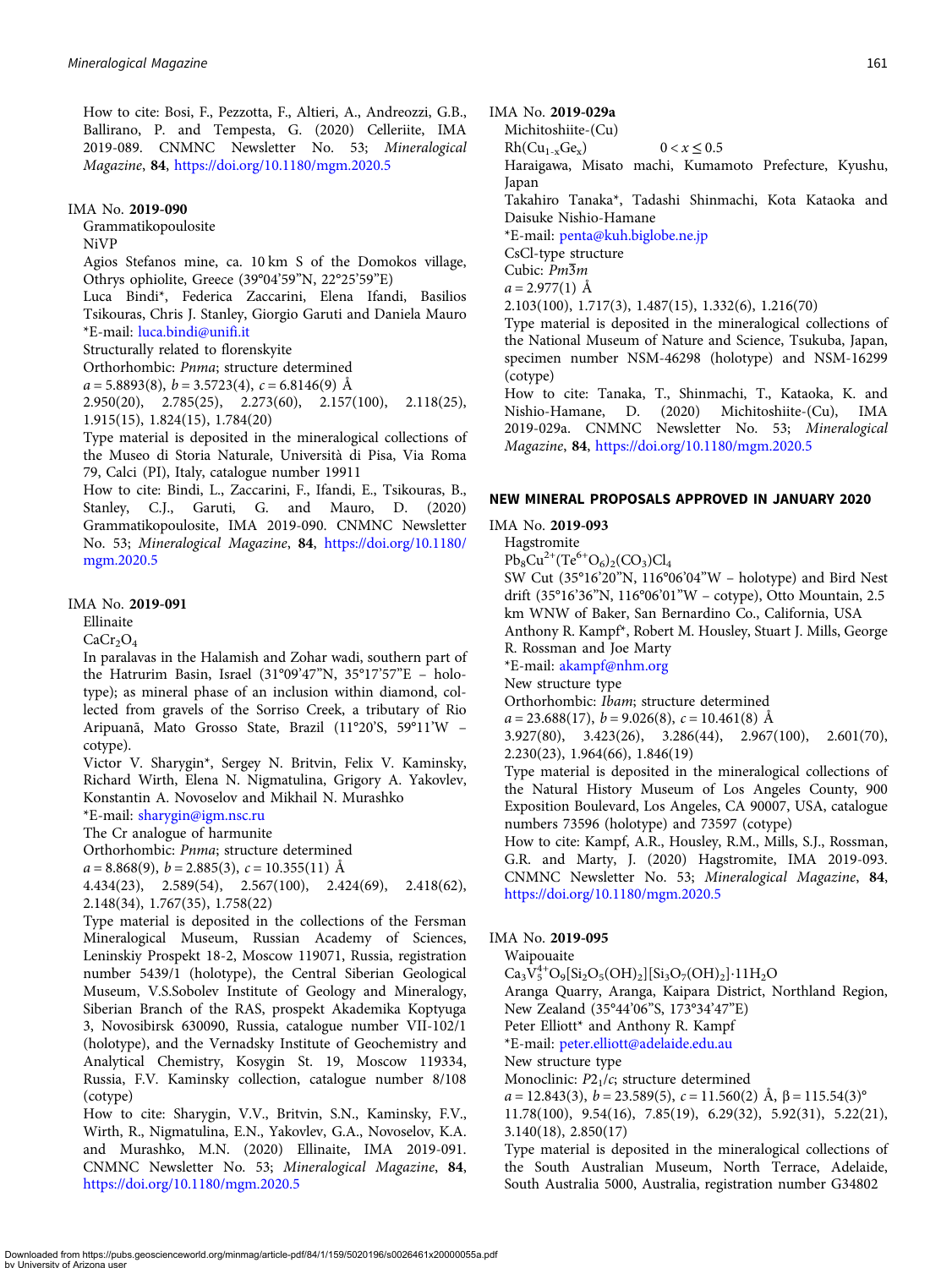How to cite: Elliott, P. and Kampf, A.R. (2020) Waipouaite, IMA 2019-095. CNMNC Newsletter No. 53; Mineralogical Magazine, <sup>84</sup>, <https://doi.org/10.1180/mgm.2020.5>

#### IMA No. 2019-096

#### Eliopoulosite

 $V_7S_8$ 

Agios Stefanos mine, ca. 10 km S of the Domokos village, Othrys ophiolite, Greece (39°04'59"N, 22°25'59"E)

Luca Bindi\*, Federica Zaccarini, Paola Bonazzi, Tassos Grammatikopoulos, Basilios Tsikouras, Chris J. Stanley and Giorgio Garuti

## \*E-mail: [luca.bindi@unifi.it](mailto:luca.bindi@unifi.it)

Known synthetic analogue

Trigonal:  $P3<sub>2</sub>21$ ; structure determined

 $a = 6.689(3), c = 17.403(6)$  Å

2.896(29), 2.591(45), 2.049(100), 1.672(40), 1.608(10), 1.296(20), 1.096(15), 1.024(12)

Type material is deposited in the mineralogical collections of the Museo di Storia Naturale, Università di Pisa, Via Roma 79, Calci (PI), Italy, catalogue number 19911

How to cite: Bindi, L., Zaccarini, F., Bonazzi, P., Grammatikopoulos, T., Tsikouras, B., Stanley, C.J. and Garuti, G. (2020) Eliopoulosite, IMA 2019-096. CNMNC Newsletter No. 53; Mineralogical Magazine, <sup>84</sup>, [https://doi.org/10.1180/](https://doi.org/10.1180/mgm.2020.5) [mgm.2020.5](https://doi.org/10.1180/mgm.2020.5)

#### IMA No. 2019-097

Kesebolite-(Ce)

 $CeCa<sub>2</sub>Mn(AsO<sub>4</sub>)(SiO<sub>3</sub>)<sub>3</sub>$ 

Kesebol Mn-(Fe-Cu) deposit, Åmål municipality, Västra Götaland, Sweden (58°59'04"N, 12°31'47"E, 130 m asl) Dan Holtstam\*, Luca Bindi, Andreas Karlsson, Jörgen Langhof,

Thomas Zack, Paola Bonazzi and Anders Persson

\*E-mail: [dan.holtstam@nrm.se](mailto:dan.holtstam@nrm.se)

New structure type

Monoclinic:  $P2<sub>1</sub>/c$ ; structure determined

 $a = 6.7382(3), b = 13.0368(6), c = 12.0958(6)$  Å,  $\beta = 98.578(2)$ ° 6.50(22), 5.96(54), 5.70(42), 3.228(58), 3.138(84), 3.114(100), 2.924(84), 2.908(63)

Type material is deposited in the mineralogical collections of the Department of Geosciences, Swedish Museum of Natural History, Box 50007, SE-10405 Stockholm, Sweden, collection number GEO-NRM #20100343

How to cite: Holtstam, D., Bindi, L., Karlsson, A., Langhof, J., Zack, T., Bonazzi, P. and Persson, A. (2020) Kesebolite-(Ce), IMA 2019-097. CNMNC Newsletter No. 53; Mineralogical Magazine, <sup>84</sup>, <https://doi.org/10.1180/mgm.2020.5>

## IMA No. 2019-099

Ramosite

 $Pb_{25.7}Sn_{8.3}Mn_{3.4}Sb_{6.4}S_{56.2}$ 

Uchucchacua polymetallic deposit, Oyon district, Catajambo, Lima Department, Peru (10°37'23"S, 76°41'17"W)

Frank N. Keutsch\*, Shao-Liang Zheng, Dan Topa and Chris Stanley

\*E-mail: [keutsch@seas.harvard.edu](mailto:keutsch@seas.harvard.edu)

The Mn analogue of franckeite

Monoclinic:  $C2/m$  (Q-slab),  $P2_1$  (H-slab)

 $a = 5.82, b = 5.92, c = 17.65 \text{ Å}, \beta = 99.1^{\circ} \text{ (Q-slab)}$ 

 $a = 6.23$ ,  $b = 3.69$ ,  $c = 17.59$  Å,  $\beta = 93.3^{\circ}$  (H-slab)

3.48–3.59(58), 3.23–3.32(13), 3.13–3.20(4), 2.86–3.09(100), 2.54–2.59(7), 2.36–2.42(14), 2.18–2.25(73), 1.96–2.07(43)

Type material is deposited in the mineralogical collections of the Naturhistorisches Museum, Burgring 7, 1010 Wien, Austria, catalogue number O1798, and the Mineralogical & Geological Museum, Harvard University, Cambridge, MA 02138, USA, specimen numbers 2019.18.1 and 2019.18.2

How to cite: Keutsch, F.N., Zheng, S.-L., Topa, D. and Stanley, C. (2020) Ramosite, IMA 2019-099. CNMNC Newsletter No. 53; Mineralogical Magazine, <sup>84</sup>, [https://doi.org/10.1180/mgm.](https://doi.org/10.1180/mgm.2020.5) [2020.5](https://doi.org/10.1180/mgm.2020.5)

### NOMENCLATURE/CLASSIFICATION PROPOSALS APPROVED IN DECEMBER 2019

#### IMA 19-G: discreditation of ferrotellurite

Proposal 19-G is accepted, and the ill-defined mineral ferrotellurite is discredited. Indeed, this species has been shown to be equivalent to keystoneite,  $Mg_{0.5}NiFe^{3+}(Te^{4+}O_3)_3.4.5H_2O$ . IMA 19-H: discreditation of heliophyllite

Proposal 19-H is accepted, and heliophyllite is discredited.

This species is identical to ecdemite,  $Pb_6As_2O_7Cl_4$ .

## REVISED CHEMICAL FORMULA

A paper on the mineral ilmajokite has been recently published [IUCrJ, 7 (2020), 121–128] in which the ideal chemical formula of the mineral is given as  $Na_{11}KBaCe_2Ti_{12}Si_{37.5}O_{94}(OH)_{31} \cdot 29H_2O$ . With respect to the previously accepted formula, there is a new chemical element (K); moreover Ba and Ce, which were previously put together with Na as subordinate cations, now acquire the status of species-forming constituents, as the structural study clearly indicates that they are partitioned at specific crystallographic sites. These data were examined carefully by the CNMNC officers and were considered reliable. Accordingly it was agreed to modify the formula of the mineral in the official IMA List of Minerals. Moreover, the occurrence of a REE as a species-forming element implies the renaming of ilmajokite to ilmajokite-(Ce).

#### ERRATUM

The file on the new mineral petrovite in CNMNC Newsletter 52 was wrong in the following details: IMA No.; chemical formula; full authorship of proposal; unit-cell parameters; strongest lines in the X-ray powder diffraction pattern; citation details for the mineral prior to publication of full description. Here is the correct version.

#### IMA No. 2018-149b

Petrovite  $Na<sub>6</sub>Cu(SO<sub>4</sub>)<sub>4</sub>$ 

Second scoria cone of the Northern Breakthrough of the Great Tolbachik fissure eruption, Tolbachik volcano, Kamchatka, Far-Eastern Region, Russia (55°41'N, 160°14'E, 1200 m asl) Stanislav K. Filatov\*, Andrey P. Shablinskii, Lidiya P. Vergasova, Sergey V. Krivovichev and Svetlana V. Moskaleva \*E-mail: [filatov.stanislav@gmail.com](mailto:filatov.stanislav@gmail.com)

Chemically similar to saranchinaite

Monoclinic:  $P2<sub>1</sub>/c$ ; structure determined  $a = 12.6346(8), b = 9.0760(6), c = 12.7560(8)$  Å,  $\beta = 108.75(9)$ ° 7.24(100), 6.25(38), 4.47(31), 3.70(36), 3.65(34), 2.837(28), 2.600(48), 2.571(37)